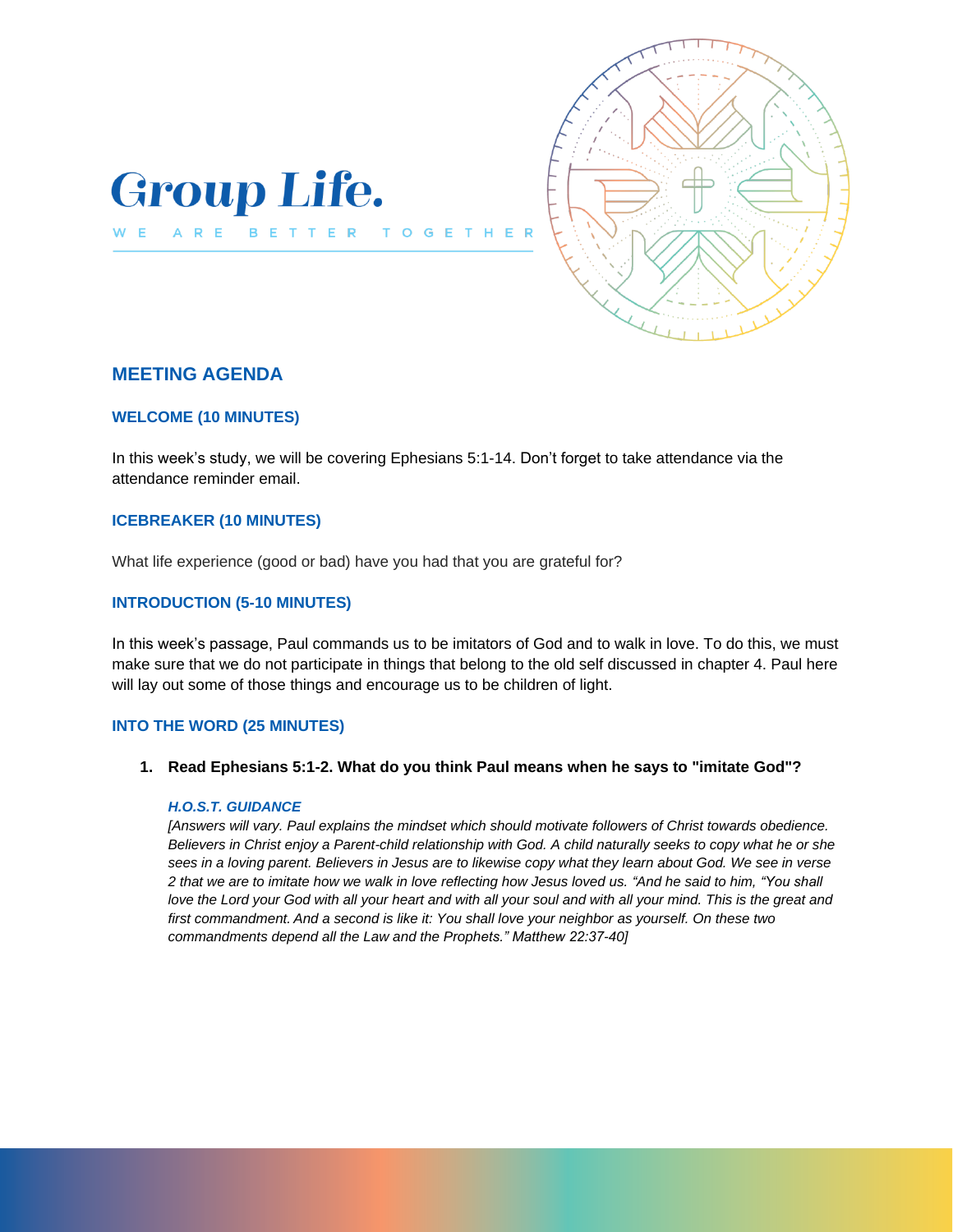

ARE

W E



*2.* **Read Ephesians 5:3. Paul lists 3 critical moral actions to eliminate:** 

T O G

- **Immorality – Any sexual activity outside of marriage**
	- **Impurity – Twisted heart of lust**

BETTER

• **Covetousness – greed**

**Why do you think Paul puts an emphasis on these actions?** 

#### *H.O.S.T. GUIDANCE*

*[Answers will vary. Immorality includes premarital sex; adultery (Matthew 19:9) Prostitution (1 Corinthians 6:12-20) Same-sex relationships (Romans 1:29) Incestuous relationships (1 Corinthians 5:1) and Sexual desire flows from our heart. (Matthew 15:19) Impurity encompasses every kind of lust. This is more than just sexual but moves into the seeking after anything that twists are hearts away from Christ. (Romans 6:19) These actions are how spiritual Gentiles live as we have discussed in the last few weeks. These moral actions do not lead us toward God but rather, away from God.]* 

## **3. Read Ephesians 5:4-6 and Ephesians 4:29. What sticks out to you about these passages? How important is the role of our words in being imitators of God?**

#### *H.O.S.T. GUIDANCE*

*[Answers will vary. First, he prohibits "filthiness." This is mentioned immediately following a discussion of sexual immorality, so it may refer specifically to dirty jokes that include sexual references. The Greek term here literally means "obscenity." Such words are not only closely tied to immoral actions and attitudes, but they are also offensive and hurtful to others. Second, Paul condemns "foolish talk." This Greek term is a combination of two more common terms: moros (stupid) and lego (speaking). This makes the meaning fairly clear. Paul's idea seems to reference talk that is idiotic, absurd, or blatantly meaningless. This probably overlaps with the "filthiness" and "crude joking" also mentioned in this verse. In addition, "foolish talk" might include things like "trash talk," speaking in ignorance (Proverbs 18:13), or speaking without self-control (Proverbs 12:16; 29:20). Third, Paul mentions avoiding "crude joking." The Greek word here is a reference to vulgar, lewd, crass, or foul-mouthed humor. As Paul writes in 1 Thessalonians 5:11, believers are to "encourage one another and build one another up." Instead of being coarse and crude, Paul encourages an attitude of gratitude. This is a better alternative to vulgar speech.]*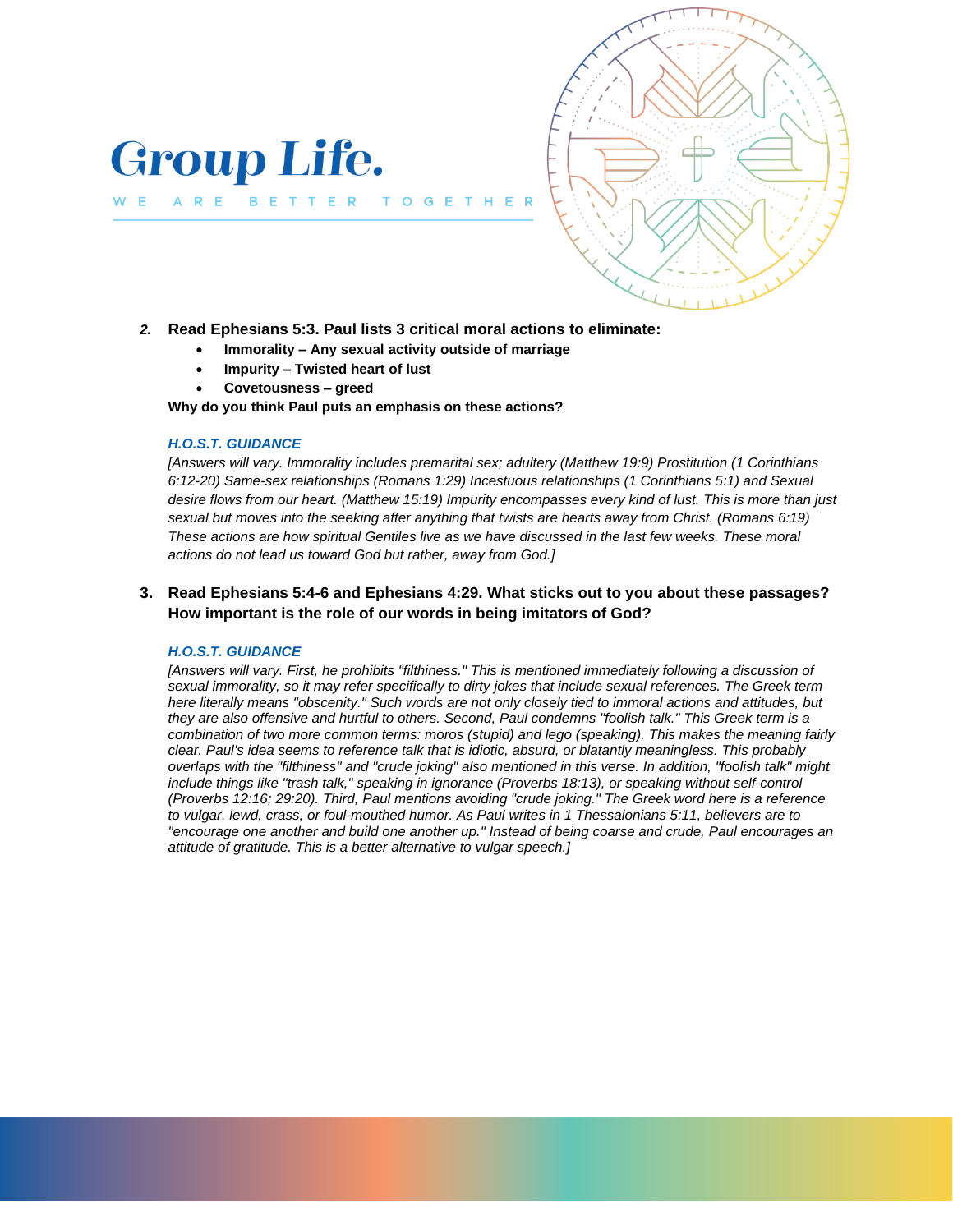

BETTER

T O

 $\mathbf{G}$ E



## **APPLICATION (25 MINUTES)**

WE ARE

1. **Read Matthew 12:34-37 and James 1:26. After reading these passages what sticks out to you about those who serve God but do not honor him with their words? What steps can you take this week to be aware of the words you use?** 

### *H.O.S.T. GUIDANCE*

*[Answers will vary. In the passage of Matthew, Jesus is chastising the religious leaders of his day who said the right words but their actions did not line up. The heart is highlighted as the place where words flow from. Our words can give life or death. In James, we see that if we are unable to bridle or control our tongue, we are deceiving ourselves and our relationship with God is worthless. The takeaway is that our words are a reflection of where our heart is. We must guard our heart.]* 

2. **Read Ephesians 5:7-14. Here Paul calls us to walk as children of light. Light allows us to be grateful because we know that God has our best interest in mind, and isn't trying to limit us. What is in your life are you truly grateful for?**

### *H.O.S.T. GUIDANCE*

[Answers will vary. Allow each member to share making sure everyone has an opportunity to give at least one example. Encourage your group to make a list of the things they are grateful for and put it somewhere they can look at it each day.]

## 3. **Paul lists four reasons why it is important to practice gratitude in our lives:**

- **God knows the destruction that can happen. Verse 3.**
- **There will be a terrible loss of blessing of God's reign in our lives. Verse 5.**
- **We would ultimately experience the wrath of God. Verse 6a.**
- **The Gospel is rooted in obedience. Verse 5:6b.**

**Of those listed, which one sticks out to you and which truth do you need to reflect on this week?** 

### *H.O.S.T. GUIDANCE*

[Answers will vary. Paul calls a pure church "proper among saints." Paul sought to avoid the kinds of problems experienced in Corinth (1 Corinthians 5). There, sexual immorality was tolerated in the church and caused problems for the entire congregation. Christians are capable of sin, even though we are saved (1 John 1:8). Thankfully, Christ is willing to forgive (1 John 1:9), and the salvation we have can never be lost (John 10:28). Those whose lives are marked by persistent sins, such as those mentioned here by Paul, however, have reason to closely examine their spiritual lives. Believers are saved from the wrath of God by the blood of Christ (Romans 5:9). Again, this is not a reference to occasional sins, but to those who "walk," or make a habit of such behaviors.]